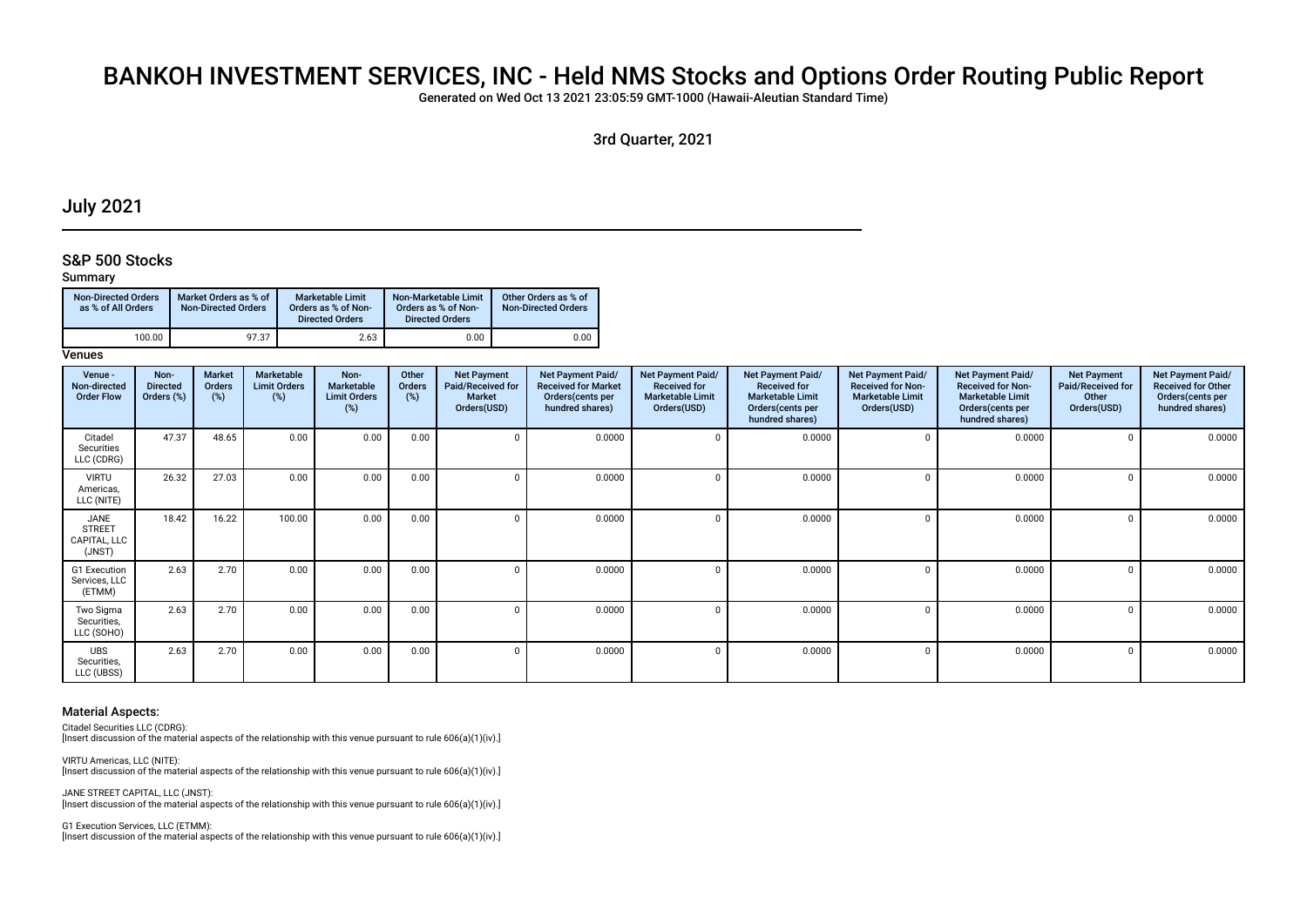Two Sigma Securities, LLC (SOHO): [Insert discussion of the material aspects of the relationship with this venue pursuant to rule 606(a)(1)(iv).]

UBS Securities, LLC (UBSS): [Insert discussion of the material aspects of the relationship with this venue pursuant to rule 606(a)(1)(iv).]

 $\sim$   $\sim$ 

# July 2021

### Non-S&P 500 Stocks

### Summary

| <b>Non-Directed Orders</b><br>as % of All Orders | Market Orders as % of<br><b>Non-Directed Orders</b> | <b>Marketable Limit</b><br>Orders as % of Non-<br><b>Directed Orders</b> | Non-Marketable Limit<br>Orders as % of Non-<br><b>Directed Orders</b> | Other Orders as % of<br><b>Non-Directed Orders</b> |
|--------------------------------------------------|-----------------------------------------------------|--------------------------------------------------------------------------|-----------------------------------------------------------------------|----------------------------------------------------|
| 100.00                                           | 89.53                                               | 0.00                                                                     | 10.47                                                                 | 0.00                                               |

### **Venues**

| Venue -<br>Non-directed<br><b>Order Flow</b>   | Non-<br><b>Directed</b><br>Orders (%) | <b>Market</b><br>Orders<br>(%) | Marketable<br><b>Limit Orders</b><br>(%) | Non-<br>Marketable<br><b>Limit Orders</b><br>(%) | Other<br>Orders<br>(%) | <b>Net Payment</b><br>Paid/Received for<br>Market<br>Orders(USD) | Net Payment Paid/<br><b>Received for Market</b><br>Orders(cents per<br>hundred shares) | Net Payment Paid/<br><b>Received for</b><br><b>Marketable Limit</b><br>Orders(USD) | Net Payment Paid/<br><b>Received for</b><br><b>Marketable Limit</b><br>Orders(cents per<br>hundred shares) | Net Payment Paid/<br><b>Received for Non-</b><br><b>Marketable Limit</b><br>Orders(USD) | Net Payment Paid/<br><b>Received for Non-</b><br><b>Marketable Limit</b><br>Orders(cents per<br>hundred shares) | <b>Net Payment</b><br>Paid/Received for<br>Other<br>Orders(USD) | Net Payment Paid/<br><b>Received for Other</b><br>Orders(cents per<br>hundred shares) |
|------------------------------------------------|---------------------------------------|--------------------------------|------------------------------------------|--------------------------------------------------|------------------------|------------------------------------------------------------------|----------------------------------------------------------------------------------------|------------------------------------------------------------------------------------|------------------------------------------------------------------------------------------------------------|-----------------------------------------------------------------------------------------|-----------------------------------------------------------------------------------------------------------------|-----------------------------------------------------------------|---------------------------------------------------------------------------------------|
| Citadel<br>Securities LLC<br>(CDRG)            | 30.57                                 | 50.00                          | 0.00                                     | 3.64                                             | 0.00                   | $\Omega$                                                         | 0.0000                                                                                 | $\Omega$                                                                           | 0.0000                                                                                                     | $\mathbf 0$                                                                             | 0.0000                                                                                                          | $\Omega$                                                        | 0.0000                                                                                |
| NASDAQ<br>Execution<br>Services, LLC<br>(NSDQ) | 22.64                                 | 0.00                           | 0.00                                     | 54.55                                            | 0.00                   | $\Omega$                                                         | 0.0000                                                                                 | $\Omega$                                                                           | 0.0000                                                                                                     | $\Omega$                                                                                | 0.0000                                                                                                          | $\Omega$                                                        | 0.0000                                                                                |
| <b>VIRTU</b><br>Americas, LLC<br>(NITE)        | 16.60                                 | 28.57                          | 0.00                                     | 0.00                                             | 0.00                   | $\Omega$                                                         | 0.0000                                                                                 | $\Omega$                                                                           | 0.0000                                                                                                     | $\Omega$                                                                                | 0.0000                                                                                                          | $\Omega$                                                        | 0.0000                                                                                |
| New York<br>Stock<br>Exchange<br>(NYSE)        | 13.21                                 | 0.00                           | 0.00                                     | 31.82                                            | 0.00                   | $\Omega$                                                         | 0.0000                                                                                 | $\Omega$                                                                           | 0.0000                                                                                                     | $\Omega$                                                                                | 0.0000                                                                                                          | $\Omega$                                                        | 0.0000                                                                                |
| JANE STREET<br>CAPITAL, LLC<br>(JNST)          | 8.30                                  | 14.29                          | 0.00                                     | 0.00                                             | 0.00                   | $\Omega$                                                         | 0.0000                                                                                 | $\Omega$                                                                           | 0.0000                                                                                                     | $\Omega$                                                                                | 0.0000                                                                                                          | $\Omega$                                                        | 0.0000                                                                                |
| Cboe EDGX US<br>Equities<br>Exchange<br>(EDGX) | 4.15                                  | 0.00                           | 0.00                                     | 10.00                                            | 0.00                   | $\Omega$                                                         | 0.0000                                                                                 | $\Omega$                                                                           | 0.0000                                                                                                     | $\mathbf 0$                                                                             | 0.0000                                                                                                          | $\Omega$                                                        | 0.0000                                                                                |
| G1 Execution<br>Services, LLC<br>(ETMM)        | 1.51                                  | 2.60                           | 0.00                                     | 0.00                                             | 0.00                   | $\mathbf 0$                                                      | 0.0000                                                                                 | $\Omega$                                                                           | 0.0000                                                                                                     | $\mathbf 0$                                                                             | 0.0000                                                                                                          | $\mathbf{0}$                                                    | 0.0000                                                                                |
| Two Sigma<br>Securities, LLC<br>(SOHO)         | 1.51                                  | 2.60                           | 0.00                                     | 0.00                                             | 0.00                   | $\mathbf 0$                                                      | 0.0000                                                                                 | $\Omega$                                                                           | 0.0000                                                                                                     | $\mathbf{0}$                                                                            | 0.0000                                                                                                          | $\mathbf{0}$                                                    | 0.0000                                                                                |
| <b>UBS</b> Securities,<br>LLC (UBSS)           | 1.13                                  | 1.95                           | 0.00                                     | 0.00                                             | 0.00                   | $\mathbf 0$                                                      | 0.0000                                                                                 | $\Omega$                                                                           | 0.0000                                                                                                     | $\Omega$                                                                                | 0.0000                                                                                                          | $\Omega$                                                        | 0.0000                                                                                |
| Instinet<br><b>BlockCross</b><br>(BLKX)        | 0.38                                  | 0.00                           | 0.00                                     | 0.00                                             | 100.00                 | $\Omega$                                                         | 0.0000                                                                                 | $\Omega$                                                                           | 0.0000                                                                                                     | $\mathbf{0}$                                                                            | 0.0000                                                                                                          | $\mathbf{0}$                                                    | 0.0000                                                                                |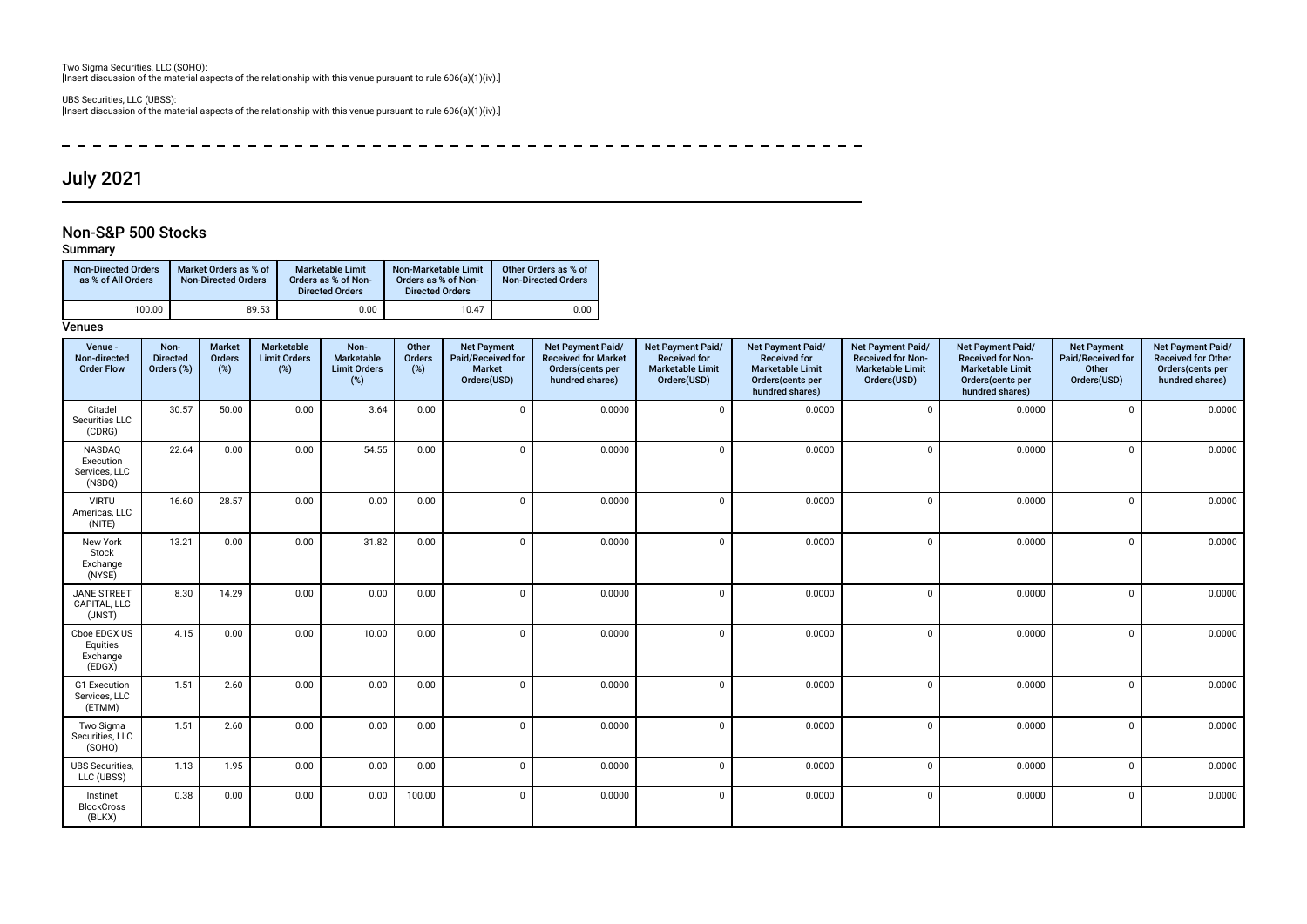#### Material Aspects:

#### Citadel Securities LLC (CDRG):

[Insert discussion of the material aspects of the relationship with this venue pursuant to rule 606(a)(1)(iv).]

NASDAQ Execution Services, LLC (NSDQ): [Insert discussion of the material aspects of the relationship with this venue pursuant to rule 606(a)(1)(iv).]

VIRTU Americas, LLC (NITE): [Insert discussion of the material aspects of the relationship with this venue pursuant to rule 606(a)(1)(iv).]

New York Stock Exchange (NYSE): [Insert discussion of the material aspects of the relationship with this venue pursuant to rule 606(a)(1)(iv).]

JANE STREET CAPITAL, LLC (JNST): [Insert discussion of the material aspects of the relationship with this venue pursuant to rule 606(a)(1)(iv).]

Cboe EDGX US Equities Exchange (EDGX): [Insert discussion of the material aspects of the relationship with this venue pursuant to rule 606(a)(1)(iv).]

G1 Execution Services, LLC (ETMM): [Insert discussion of the material aspects of the relationship with this venue pursuant to rule 606(a)(1)(iv).]

Two Sigma Securities, LLC (SOHO): [Insert discussion of the material aspects of the relationship with this venue pursuant to rule 606(a)(1)(iv).]

UBS Securities, LLC (UBSS): [Insert discussion of the material aspects of the relationship with this venue pursuant to rule 606(a)(1)(iv).]

Instinet BlockCross (BLKX): [Insert discussion of the material aspects of the relationship with this venue pursuant to rule 606(a)(1)(iv).]

- -

# July 2021

### **Options**

### **Summary**

| <b>Non-Directed Orders</b><br>as % of All Orders | Market Orders as % of<br><b>Non-Directed Orders</b> | <b>Marketable Limit</b><br>Orders as % of Non-<br><b>Directed Orders</b> | Non-Marketable Limit<br>Orders as % of Non-<br><b>Directed Orders</b> | Other Orders as % of<br><b>Non-Directed Orders</b> |
|--------------------------------------------------|-----------------------------------------------------|--------------------------------------------------------------------------|-----------------------------------------------------------------------|----------------------------------------------------|
| 0.00                                             | 0.00                                                | 0.00                                                                     | 0.00                                                                  | 0.00                                               |

**Venues** 

| Venue -<br>Non-<br>directed<br>Order | <b>Non-</b><br><b>Directed</b><br>Orders (%) | <b>Market</b><br>Orders<br>(% ) | Marketable<br><b>Limit Orders</b> | Non-<br><b>Marketable</b><br><b>Limit Orders</b> | Other<br>Orders | <b>Net Payment</b><br>Paid/Received for<br><b>Market</b><br>Orders(USD) | <b>Net Payment Paid/</b><br><b>Received for Market</b><br>Orders (cents per<br>hundred shares) | <b>Net Payment Paid/</b><br><b>Received for</b><br><b>Marketable Limit</b><br>Orders(USD) | <b>Net Payment Paid/</b><br><b>Received for</b><br><b>Marketable Limit</b><br>Orders (cents per | <b>Net Payment Paid/</b><br><b>Received for Non-</b><br><b>Marketable Limit</b><br>Orders(USD) | <b>Net Payment Paid/</b><br><b>Received for Non-</b><br><b>Marketable Limit</b><br>Orders(cents per | <b>Net Payment</b><br>Paid/Received for<br>Other<br>Orders(USD) | Net Payment Paid/<br><b>Received for Other</b><br>Orders (cents per<br>hundred shares) |
|--------------------------------------|----------------------------------------------|---------------------------------|-----------------------------------|--------------------------------------------------|-----------------|-------------------------------------------------------------------------|------------------------------------------------------------------------------------------------|-------------------------------------------------------------------------------------------|-------------------------------------------------------------------------------------------------|------------------------------------------------------------------------------------------------|-----------------------------------------------------------------------------------------------------|-----------------------------------------------------------------|----------------------------------------------------------------------------------------|
| Flow                                 |                                              |                                 |                                   |                                                  |                 |                                                                         |                                                                                                |                                                                                           | hundred shares)                                                                                 |                                                                                                | hundred shares)                                                                                     |                                                                 |                                                                                        |

#### Material Aspects:

# August 2021

S&P 500 Stocks Summary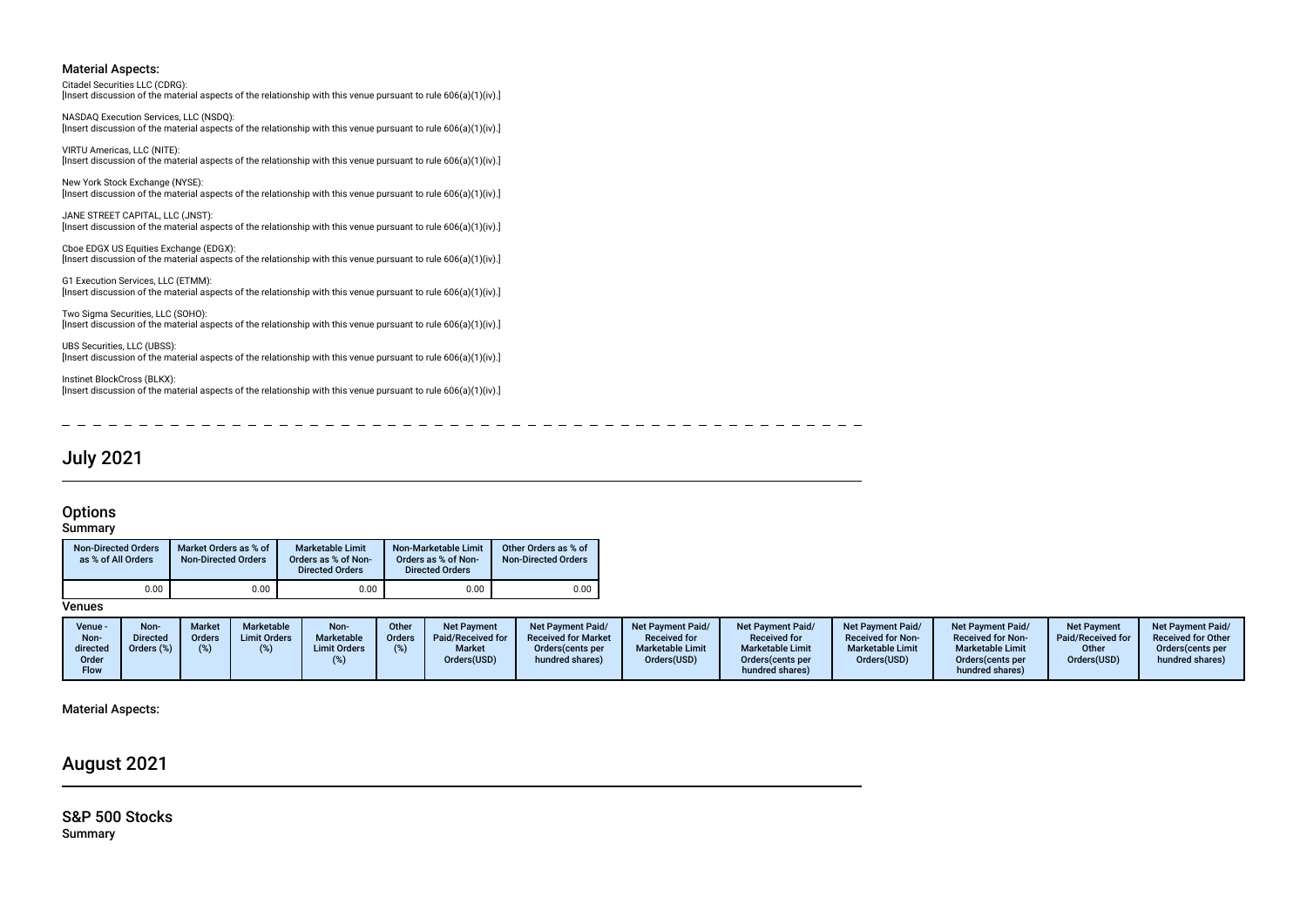| <b>Non-Directed Orders</b><br>as % of All Orders | Market Orders as % of<br><b>Non-Directed Orders</b> | <b>Marketable Limit</b><br>Orders as % of Non-<br><b>Directed Orders</b> | Non-Marketable Limit<br>Orders as % of Non-<br><b>Directed Orders</b> | Other Orders as % of<br><b>Non-Directed Orders</b> |
|--------------------------------------------------|-----------------------------------------------------|--------------------------------------------------------------------------|-----------------------------------------------------------------------|----------------------------------------------------|
| 100.00                                           | 77.42                                               | 3.23                                                                     | 19.35                                                                 | 0.00                                               |

**Venues** 

| Venue -<br>Non-directed<br><b>Order Flow</b>   | Non-<br><b>Directed</b><br>Orders (%) | <b>Market</b><br>Orders<br>$(\%)$ | Marketable<br><b>Limit Orders</b><br>(%) | Non-<br>Marketable<br><b>Limit Orders</b><br>$(\%)$ | Other<br>Orders<br>(%) | <b>Net Payment</b><br>Paid/Received for<br><b>Market</b><br>Orders(USD) | Net Payment Paid/<br><b>Received for Market</b><br>Orders(cents per<br>hundred shares) | Net Payment Paid/<br><b>Received for</b><br><b>Marketable Limit</b><br>Orders(USD) | <b>Net Payment Paid/</b><br><b>Received for</b><br><b>Marketable Limit</b><br>Orders(cents per<br>hundred shares) | Net Payment Paid/<br><b>Received for Non-</b><br><b>Marketable Limit</b><br>Orders(USD) | Net Payment Paid/<br><b>Received for Non-</b><br><b>Marketable Limit</b><br>Orders(cents per<br>hundred shares) | <b>Net Payment</b><br>Paid/Received for<br>Other<br>Orders(USD) | Net Payment Paid/<br><b>Received for Other</b><br>Orders(cents per<br>hundred shares) |
|------------------------------------------------|---------------------------------------|-----------------------------------|------------------------------------------|-----------------------------------------------------|------------------------|-------------------------------------------------------------------------|----------------------------------------------------------------------------------------|------------------------------------------------------------------------------------|-------------------------------------------------------------------------------------------------------------------|-----------------------------------------------------------------------------------------|-----------------------------------------------------------------------------------------------------------------|-----------------------------------------------------------------|---------------------------------------------------------------------------------------|
| NASDAQ<br>Execution<br>Services, LLC<br>(NSDQ) | 28.57                                 | 0.00                              | 0.00                                     | 70.59                                               | 0.00                   | $\Omega$                                                                | 0.0000                                                                                 | $\Omega$                                                                           | 0.0000                                                                                                            | $\mathbf 0$                                                                             | 0.0000                                                                                                          | $\mathbf 0$                                                     | 0.0000                                                                                |
| Citadel<br>Securities LLC<br>(CDRG)            | 26.19                                 | 37.50                             | 0.00                                     | 11.76                                               | 0.00                   | $\Omega$                                                                | 0.0000                                                                                 | $\Omega$                                                                           | 0.0000                                                                                                            | $\Omega$                                                                                | 0.0000                                                                                                          | $\mathbf 0$                                                     | 0.0000                                                                                |
| <b>VIRTU</b><br>Americas, LLC<br>(NITE)        | 21.43                                 | 33.33                             | 100.00                                   | 0.00                                                | 0.00                   | $\Omega$                                                                | 0.0000                                                                                 | $\Omega$                                                                           | 0.0000                                                                                                            | $\Omega$                                                                                | 0.0000                                                                                                          | $\mathbf{0}$                                                    | 0.0000                                                                                |
| <b>JANE STREET</b><br>CAPITAL, LLC<br>(JNST)   | 4.76                                  | 8.33                              | 0.00                                     | 0.00                                                | 0.00                   | $\Omega$                                                                | 0.0000                                                                                 | $\Omega$                                                                           | 0.0000                                                                                                            | $\Omega$                                                                                | 0.0000                                                                                                          | $\Omega$                                                        | 0.0000                                                                                |
| New York<br>Stock<br>Exchange<br>(NYSE)        | 4.76                                  | 0.00                              | 0.00                                     | 11.76                                               | 0.00                   | $\Omega$                                                                | 0.0000                                                                                 | $\Omega$                                                                           | 0.0000                                                                                                            | $\Omega$                                                                                | 0.0000                                                                                                          | $\mathbf 0$                                                     | 0.0000                                                                                |
| Two Sigma<br>Securities, LLC<br>(SOHO)         | 4.76                                  | 8.33                              | 0.00                                     | 0.00                                                | 0.00                   | $\Omega$                                                                | 0.0000                                                                                 | $\Omega$                                                                           | 0.0000                                                                                                            | $\Omega$                                                                                | 0.0000                                                                                                          | $\Omega$                                                        | 0.0000                                                                                |
| <b>UBS</b><br>Securities, LLC<br>(UBSS)        | 4.76                                  | 8.33                              | 0.00                                     | 0.00                                                | 0.00                   | $\Omega$                                                                | 0.0000                                                                                 | $\Omega$                                                                           | 0.0000                                                                                                            | $\Omega$                                                                                | 0.0000                                                                                                          | $\Omega$                                                        | 0.0000                                                                                |
| Cboe EDGX US<br>Equities<br>Exchange<br>(EDGX) | 2.38                                  | 0.00                              | 0.00                                     | 5.88                                                | 0.00                   | $\Omega$                                                                | 0.0000                                                                                 | $\Omega$                                                                           | 0.0000                                                                                                            | $\Omega$                                                                                | 0.0000                                                                                                          | $\mathbf{0}$                                                    | 0.0000                                                                                |
| G1 Execution<br>Services, LLC<br>(ETMM)        | 2.38                                  | 4.17                              | 0.00                                     | 0.00                                                | 0.00                   | <sup>0</sup>                                                            | 0.0000                                                                                 | $\Omega$                                                                           | 0.0000                                                                                                            | $\Omega$                                                                                | 0.0000                                                                                                          | $\mathbf 0$                                                     | 0.0000                                                                                |

### Material Aspects:

NASDAQ Execution Services, LLC (NSDQ):

[Insert discussion of the material aspects of the relationship with this venue pursuant to rule 606(a)(1)(iv).]

Citadel Securities LLC (CDRG):

[Insert discussion of the material aspects of the relationship with this venue pursuant to rule 606(a)(1)(iv).]

VIRTU Americas, LLC (NITE): [Insert discussion of the material aspects of the relationship with this venue pursuant to rule 606(a)(1)(iv).]

JANE STREET CAPITAL, LLC (JNST): [Insert discussion of the material aspects of the relationship with this venue pursuant to rule 606(a)(1)(iv).]

New York Stock Exchange (NYSE): [Insert discussion of the material aspects of the relationship with this venue pursuant to rule 606(a)(1)(iv).]

Two Sigma Securities, LLC (SOHO): [Insert discussion of the material aspects of the relationship with this venue pursuant to rule 606(a)(1)(iv).]

UBS Securities, LLC (UBSS):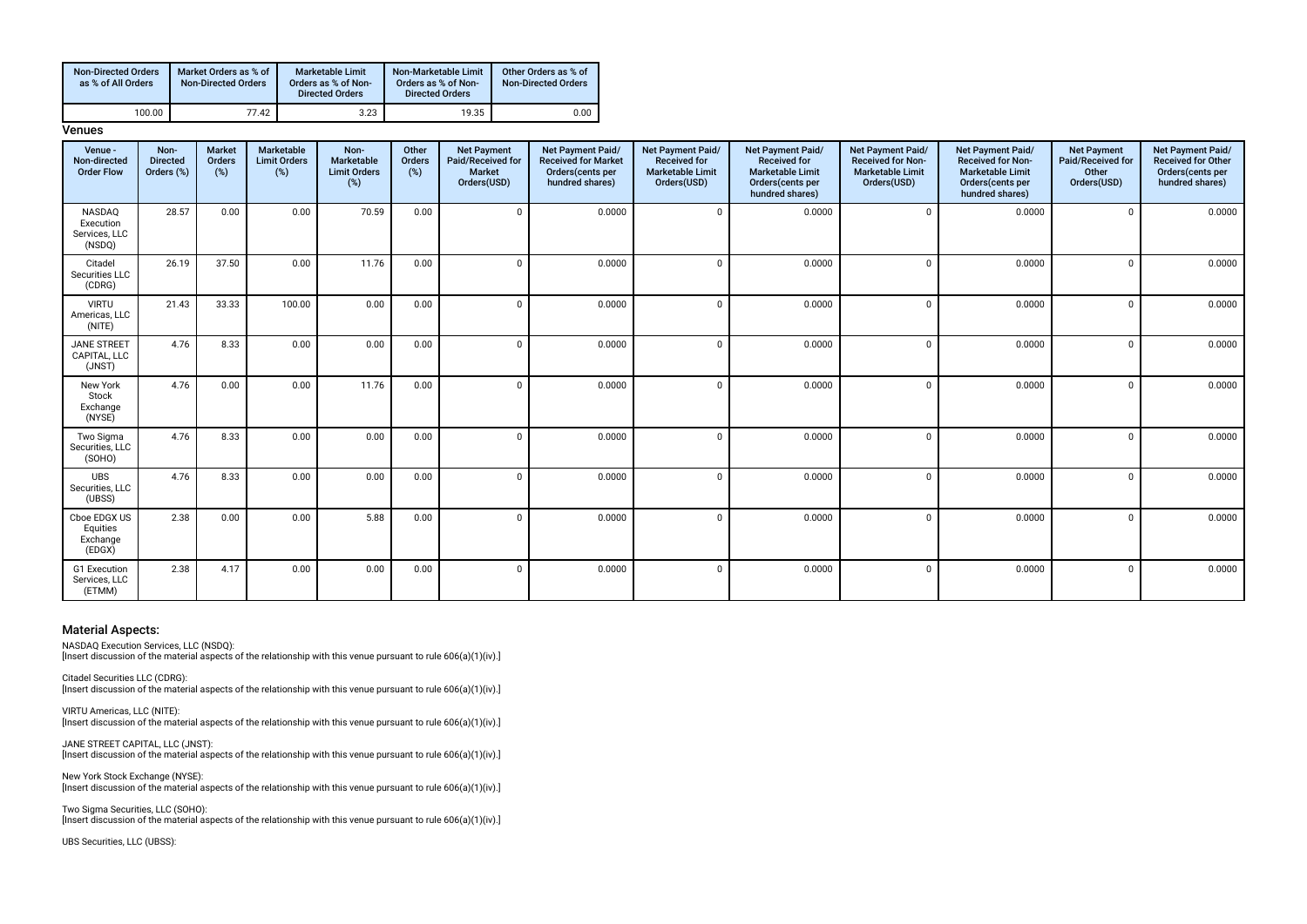[Insert discussion of the material aspects of the relationship with this venue pursuant to rule 606(a)(1)(iv).]

Cboe EDGX US Equities Exchange (EDGX): [Insert discussion of the material aspects of the relationship with this venue pursuant to rule 606(a)(1)(iv).]

G1 Execution Services, LLC (ETMM): [Insert discussion of the material aspects of the relationship with this venue pursuant to rule 606(a)(1)(iv).]

\_\_\_\_\_\_\_\_\_\_\_\_\_\_\_\_\_\_\_\_\_\_\_\_\_\_\_\_  $- - - - - - - - - - - \overline{\phantom{0}}$  $\sim$   $\overline{\phantom{0}}$ 

# August 2021

### Non-S&P 500 Stocks

### Summary

| <b>Non-Directed Orders</b><br>as % of All Orders | Market Orders as % of<br><b>Non-Directed Orders</b> | <b>Marketable Limit</b><br>Orders as % of Non-<br><b>Directed Orders</b> | Non-Marketable Limit<br>Orders as % of Non-<br><b>Directed Orders</b> | Other Orders as % of<br><b>Non-Directed Orders</b> |
|--------------------------------------------------|-----------------------------------------------------|--------------------------------------------------------------------------|-----------------------------------------------------------------------|----------------------------------------------------|
| 100.00                                           | 90.96                                               | 1.69                                                                     | 7.34                                                                  | 0.00                                               |

#### Venues

| Venue -<br>Non-directed<br><b>Order Flow</b>    | Non-<br><b>Directed</b><br>Orders (%) | <b>Market</b><br>Orders<br>(%) | Marketable<br><b>Limit Orders</b><br>$(\%)$ | Non-<br>Marketable<br><b>Limit Orders</b><br>(%) | Other<br>Orders<br>(%) | <b>Net Payment</b><br>Paid/Received for<br>Market<br>Orders(USD) | Net Payment Paid/<br><b>Received for Market</b><br>Orders(cents per<br>hundred shares) | Net Payment Paid/<br><b>Received for</b><br><b>Marketable Limit</b><br>Orders(USD) | Net Payment Paid/<br><b>Received for</b><br><b>Marketable Limit</b><br>Orders(cents per<br>hundred shares) | Net Payment Paid/<br><b>Received for Non-</b><br><b>Marketable Limit</b><br>Orders(USD) | Net Payment Paid/<br><b>Received for Non-</b><br><b>Marketable Limit</b><br>Orders(cents per<br>hundred shares) | <b>Net Payment</b><br>Paid/Received for<br>Other<br>Orders(USD) | Net Payment Paid/<br><b>Received for Other</b><br>Orders(cents per<br>hundred shares) |
|-------------------------------------------------|---------------------------------------|--------------------------------|---------------------------------------------|--------------------------------------------------|------------------------|------------------------------------------------------------------|----------------------------------------------------------------------------------------|------------------------------------------------------------------------------------|------------------------------------------------------------------------------------------------------------|-----------------------------------------------------------------------------------------|-----------------------------------------------------------------------------------------------------------------|-----------------------------------------------------------------|---------------------------------------------------------------------------------------|
| Citadel<br>Securities LLC<br>(CDRG)             | 46.56                                 | 52.80                          | 75.00                                       | 0.00                                             | 0.00                   | $\Omega$                                                         | 0.0000                                                                                 | $\mathbf 0$                                                                        | 0.0000                                                                                                     | $\Omega$                                                                                | 0.0000                                                                                                          | $\mathbf 0$                                                     | 0.0000                                                                                |
| <b>VIRTU</b><br>Americas, LLC<br>(NITE)         | 22.22                                 | 26.09                          | 0.00                                        | 0.00                                             | 0.00                   | $\Omega$                                                         | 0.0000                                                                                 | $\Omega$                                                                           | 0.0000                                                                                                     | $\Omega$                                                                                | 0.0000                                                                                                          | $\mathbf 0$                                                     | 0.0000                                                                                |
| <b>JANE STREET</b><br>CAPITAL, LLC<br>(JNST)    | 13.23                                 | 15.53                          | 0.00                                        | 0.00                                             | 0.00                   |                                                                  | 0.0000                                                                                 | $\mathbf 0$                                                                        | 0.0000                                                                                                     | $\Omega$                                                                                | 0.0000                                                                                                          | 0                                                               | 0.0000                                                                                |
| New York<br>Stock<br>Exchange<br>(NYSE)         | 5.82                                  | 0.00                           | 25.00                                       | 41.67                                            | 0.00                   | $\Omega$                                                         | 0.0000                                                                                 | $\Omega$                                                                           | 0.0000                                                                                                     | $\Omega$                                                                                | 0.0000                                                                                                          | $\mathbf 0$                                                     | 0.0000                                                                                |
| NASDAQ<br>Execution<br>Services, LLC<br>(NSDQ)  | 5.29                                  | 0.00                           | 0.00                                        | 41.67                                            | 0.00                   | $\Omega$                                                         | 0.0000                                                                                 | $\Omega$                                                                           | 0.0000                                                                                                     | $\Omega$                                                                                | 0.0000                                                                                                          | $\mathbf 0$                                                     | 0.0000                                                                                |
| G1 Execution<br>Services, LLC<br>(ETMM)         | 2.65                                  | 3.11                           | 0.00                                        | 0.00                                             | 0.00                   |                                                                  | 0.0000                                                                                 | $\Omega$                                                                           | 0.0000                                                                                                     | $\Omega$                                                                                | 0.0000                                                                                                          | $\mathbf 0$                                                     | 0.0000                                                                                |
| Cboe EDGX US<br>Equities<br>Exchange<br>(EDGX)  | 1.59                                  | 0.00                           | 0.00                                        | 12.50                                            | 0.00                   |                                                                  | 0.0000                                                                                 | $\Omega$                                                                           | 0.0000                                                                                                     | $\Omega$                                                                                | 0.0000                                                                                                          | $\mathbf 0$                                                     | 0.0000                                                                                |
| Two Sigma<br>Securities, LLC<br>(SOHO)          | 1.59                                  | 1.86                           | 0.00                                        | 0.00                                             | 0.00                   | $\Omega$                                                         | 0.0000                                                                                 | $\Omega$                                                                           | 0.0000                                                                                                     | $\Omega$                                                                                | 0.0000                                                                                                          | 0                                                               | 0.0000                                                                                |
| Cboe BZX U.S.<br>Equities<br>Exchange<br>(BATS) | 0.53                                  | 0.00                           | 0.00                                        | 4.17                                             | 0.00                   | $\Omega$                                                         | 0.0000                                                                                 | $\mathbf 0$                                                                        | 0.0000                                                                                                     | $\Omega$                                                                                | 0.0000                                                                                                          | $\mathbf 0$                                                     | 0.0000                                                                                |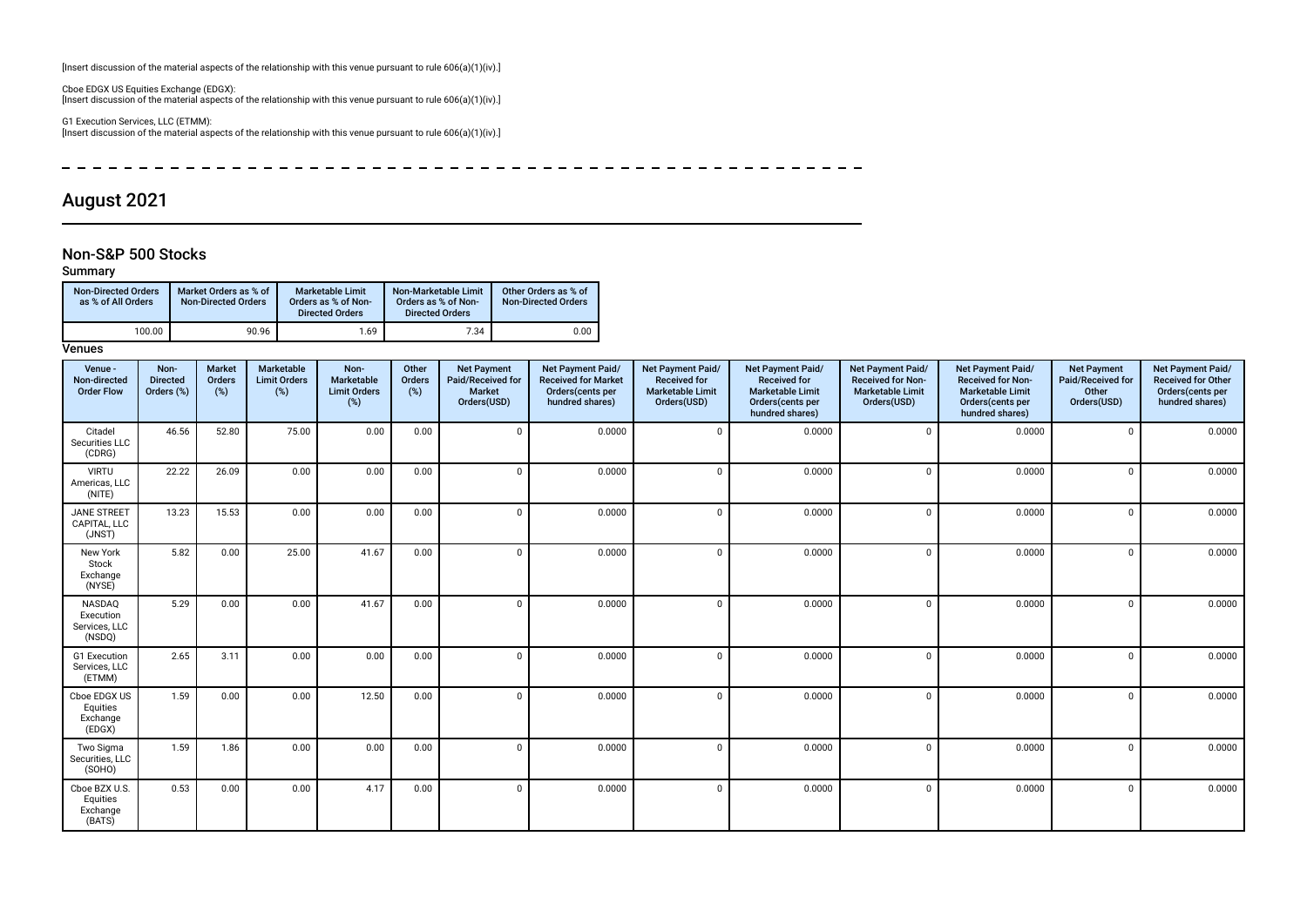| Venue -<br>Non-directed<br><b>Order Flow</b> | Non-<br><b>Directed</b><br>Orders (%) | <b>Market</b><br><b>Orders</b><br>(% ) | Marketable<br><b>Limit Orders</b><br>$(\%)$ | Non-<br>Marketable<br><b>Limit Orders</b><br>(%) | Other<br><b>Orders</b><br>(%) | <b>Net Payment</b><br>Paid/Received for<br><b>Market</b><br>Orders(USD) | <b>Net Payment Paid/</b><br><b>Received for Market</b><br>Orders cents per<br>hundred shares) | <b>Net Payment Paid/</b><br><b>Received for</b><br><b>Marketable Limit</b><br>Orders(USD) | Net Payment Paid/<br><b>Received for</b><br><b>Marketable Limit</b><br>Orders (cents per<br>hundred shares) | <b>Net Payment Paid/</b><br><b>Received for Non-</b><br><b>Marketable Limit</b><br>Orders(USD) | <b>Net Payment Paid/</b><br><b>Received for Non-</b><br><b>Marketable Limit</b><br>Orders (cents per<br>hundred shares) | <b>Net Payment</b><br>Paid/Received for<br>Other<br>Orders(USD) | <b>Net Payment Paid/</b><br><b>Received for Other</b><br>Orders(cents per<br>hundred shares) |
|----------------------------------------------|---------------------------------------|----------------------------------------|---------------------------------------------|--------------------------------------------------|-------------------------------|-------------------------------------------------------------------------|-----------------------------------------------------------------------------------------------|-------------------------------------------------------------------------------------------|-------------------------------------------------------------------------------------------------------------|------------------------------------------------------------------------------------------------|-------------------------------------------------------------------------------------------------------------------------|-----------------------------------------------------------------|----------------------------------------------------------------------------------------------|
| <b>UBS</b><br>Securities, LLC<br>(UBSS)      | 0.53                                  | 0.62                                   | 0.00                                        | 0.00                                             |                               |                                                                         | 0.0000                                                                                        |                                                                                           | 0.0000                                                                                                      |                                                                                                | 0.0000                                                                                                                  |                                                                 | 0.0000                                                                                       |

#### Material Aspects:

Citadel Securities LLC (CDRG):

[Insert discussion of the material aspects of the relationship with this venue pursuant to rule 606(a)(1)(iv).]

VIRTU Americas, LLC (NITE): [Insert discussion of the material aspects of the relationship with this venue pursuant to rule 606(a)(1)(iv).]

JANE STREET CAPITAL, LLC (JNST): [Insert discussion of the material aspects of the relationship with this venue pursuant to rule 606(a)(1)(iv).]

New York Stock Exchange (NYSE): [Insert discussion of the material aspects of the relationship with this venue pursuant to rule 606(a)(1)(iv).]

NASDAQ Execution Services, LLC (NSDQ): [Insert discussion of the material aspects of the relationship with this venue pursuant to rule 606(a)(1)(iv).]

G1 Execution Services, LLC (ETMM): [Insert discussion of the material aspects of the relationship with this venue pursuant to rule 606(a)(1)(iv).]

Cboe EDGX US Equities Exchange (EDGX): [Insert discussion of the material aspects of the relationship with this venue pursuant to rule 606(a)(1)(iv).]

Two Sigma Securities, LLC (SOHO): [Insert discussion of the material aspects of the relationship with this venue pursuant to rule 606(a)(1)(iv).]

Cboe BZX U.S. Equities Exchange (BATS): [Insert discussion of the material aspects of the relationship with this venue pursuant to rule 606(a)(1)(iv).]

UBS Securities, LLC (UBSS): [Insert discussion of the material aspects of the relationship with this venue pursuant to rule 606(a)(1)(iv).]

August 2021

### **Options**

**Summary** 

| <b>Non-Directed Orders</b><br>as % of All Orders | Market Orders as % of<br><b>Non-Directed Orders</b> | <b>Marketable Limit</b><br>Orders as % of Non-<br><b>Directed Orders</b> | Non-Marketable Limit<br>Orders as % of Non-<br><b>Directed Orders</b> | Other Orders as % of<br><b>Non-Directed Orders</b> |
|--------------------------------------------------|-----------------------------------------------------|--------------------------------------------------------------------------|-----------------------------------------------------------------------|----------------------------------------------------|
| 0.00                                             | 0.00                                                | 0.00                                                                     | 0.00                                                                  | 0.00                                               |

### Venues

| Venue -<br>Non-<br>directed<br>Order<br>Flow | <b>Non</b><br><b>Directed</b> | <b>Market</b><br>Orders | <b>Marketable</b><br><b>Limit Orders</b> | Non-<br>Marketable<br><b>Limit Orders</b> | Other<br>Orders | <b>Net Payment</b><br>Paid/Received for<br><b>Market</b><br>Orders(USD) | <b>Net Payment Paid/</b><br><b>Received for Market</b><br>Orders (cents per<br>hundred shares) | <b>Net Payment Paid/</b><br><b>Received for</b><br><b>Marketable Limit</b><br>Orders(USD) | <b>Net Payment Paid/</b><br><b>Received for</b><br><b>Marketable Limit</b><br>Orders (cents per<br>hundred shares) | Net Payment Paid/<br><b>Received for Non-</b><br><b>Marketable Limit</b><br>Orders(USD) | <b>Net Payment Paid/</b><br><b>Received for Non-</b><br><b>Marketable Limit</b><br>Orders (cents per<br>hundred shares) | <b>Net Payment</b><br>Paid/Received for<br>Other<br>Orders(USD) | <b>Net Payment Paid/</b><br><b>Received for Other</b><br>Orders (cents per<br>hundred shares) |
|----------------------------------------------|-------------------------------|-------------------------|------------------------------------------|-------------------------------------------|-----------------|-------------------------------------------------------------------------|------------------------------------------------------------------------------------------------|-------------------------------------------------------------------------------------------|--------------------------------------------------------------------------------------------------------------------|-----------------------------------------------------------------------------------------|-------------------------------------------------------------------------------------------------------------------------|-----------------------------------------------------------------|-----------------------------------------------------------------------------------------------|
|----------------------------------------------|-------------------------------|-------------------------|------------------------------------------|-------------------------------------------|-----------------|-------------------------------------------------------------------------|------------------------------------------------------------------------------------------------|-------------------------------------------------------------------------------------------|--------------------------------------------------------------------------------------------------------------------|-----------------------------------------------------------------------------------------|-------------------------------------------------------------------------------------------------------------------------|-----------------------------------------------------------------|-----------------------------------------------------------------------------------------------|

Material Aspects: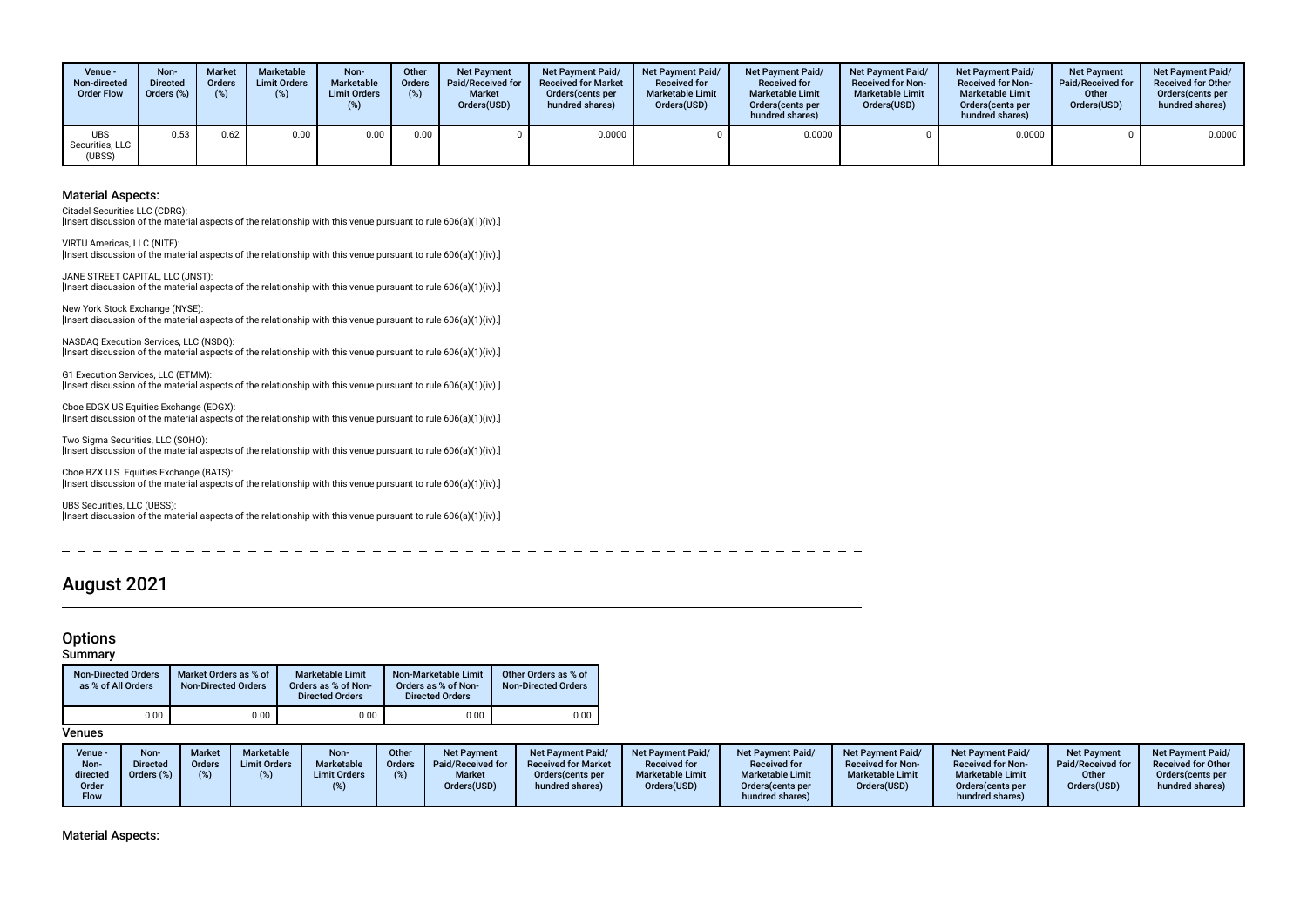# September 2021

### S&P 500 Stocks

Summary

| .                                                |                                       |                                                     |                                          |                                                                          |                                                                              |                                                                         |                                                                                         |                                                                                    |                                                                                                            |                                                                                  |                                                                                                                 |                                                                 |                                                                                |
|--------------------------------------------------|---------------------------------------|-----------------------------------------------------|------------------------------------------|--------------------------------------------------------------------------|------------------------------------------------------------------------------|-------------------------------------------------------------------------|-----------------------------------------------------------------------------------------|------------------------------------------------------------------------------------|------------------------------------------------------------------------------------------------------------|----------------------------------------------------------------------------------|-----------------------------------------------------------------------------------------------------------------|-----------------------------------------------------------------|--------------------------------------------------------------------------------|
| <b>Non-Directed Orders</b><br>as % of All Orders |                                       | Market Orders as % of<br><b>Non-Directed Orders</b> |                                          | <b>Marketable Limit</b><br>Orders as % of Non-<br><b>Directed Orders</b> | <b>Non-Marketable Limit</b><br>Orders as % of Non-<br><b>Directed Orders</b> |                                                                         | Other Orders as % of<br><b>Non-Directed Orders</b>                                      |                                                                                    |                                                                                                            |                                                                                  |                                                                                                                 |                                                                 |                                                                                |
|                                                  | 100.00                                |                                                     | 52.08                                    | 6.25                                                                     |                                                                              | 41.67                                                                   | 0.00                                                                                    |                                                                                    |                                                                                                            |                                                                                  |                                                                                                                 |                                                                 |                                                                                |
| Venues                                           |                                       |                                                     |                                          |                                                                          |                                                                              |                                                                         |                                                                                         |                                                                                    |                                                                                                            |                                                                                  |                                                                                                                 |                                                                 |                                                                                |
| Venue -<br>Non-directed<br><b>Order Flow</b>     | Non-<br><b>Directed</b><br>Orders (%) | <b>Market</b><br>Orders<br>(%)                      | Marketable<br><b>Limit Orders</b><br>(%) | Non-<br>Marketable<br><b>Limit Orders</b><br>(%)                         | Other<br>Orders<br>(%)                                                       | <b>Net Payment</b><br>Paid/Received for<br><b>Market</b><br>Orders(USD) | Net Payment Paid/<br><b>Received for Market</b><br>Orders (cents per<br>hundred shares) | Net Payment Paid/<br><b>Received for</b><br><b>Marketable Limit</b><br>Orders(USD) | Net Payment Paid/<br><b>Received for</b><br><b>Marketable Limit</b><br>Orders(cents per<br>hundred shares) | Net Payment Paid/<br>Received for Non-<br><b>Marketable Limit</b><br>Orders(USD) | Net Payment Paid/<br><b>Received for Non-</b><br><b>Marketable Limit</b><br>Orders(cents per<br>hundred shares) | <b>Net Payment</b><br>Paid/Received for<br>Other<br>Orders(USD) | Net Payment Paid/<br>Received for Other<br>Orders(cents per<br>hundred shares) |
| NASDAQ<br>Execution<br>Services, LLC<br>(NSDQ)   | 45.65                                 | 0.00                                                | 0.00                                     | 57.27                                                                    | 0.00                                                                         | $\Omega$                                                                | 0.0000                                                                                  | $\Omega$                                                                           | 0.0000                                                                                                     | $\cap$                                                                           | 0.0000                                                                                                          | $\mathbf 0$                                                     | 0.0000                                                                         |
| New York<br>Stock<br>Exchange<br>(NYSE)          | 25.36                                 | 0.00                                                | 0.00                                     | 31.82                                                                    | 0.00                                                                         | $\Omega$                                                                | 0.0000                                                                                  | $\Omega$                                                                           | 0.0000                                                                                                     | $\Omega$                                                                         | 0.0000                                                                                                          | $\Omega$                                                        | 0.0000                                                                         |
| Cboe EDGX US<br>Equities<br>Exchange<br>(EDGX)   | 7.25                                  | 0.00                                                | 0.00                                     | 9.09                                                                     | 0.00                                                                         | $\Omega$                                                                | 0.0000                                                                                  | $\Omega$                                                                           | 0.0000                                                                                                     |                                                                                  | 0.0000                                                                                                          | 0                                                               | 0.0000                                                                         |
| <b>JANE STREET</b><br>CAPITAL, LLC<br>(JNST)     | 7.25                                  | 32.00                                               | 33.33                                    | 0.91                                                                     | 0.00                                                                         | $\Omega$                                                                | 0.0000                                                                                  | $\Omega$                                                                           | 0.0000                                                                                                     | $\Omega$                                                                         | 0.0000                                                                                                          | $\mathbf 0$                                                     | 0.0000                                                                         |
| <b>VIRTU</b><br>Americas, LLC<br>(NITE)          | 7.25                                  | 36.00                                               | 33.33                                    | 0.00                                                                     | 0.00                                                                         | $\Omega$                                                                | 0.0000                                                                                  | $\Omega$                                                                           | 0.0000                                                                                                     | $\Omega$                                                                         | 0.0000                                                                                                          | $\mathbf 0$                                                     | 0.0000                                                                         |
| Citadel<br>Securities LLC<br>(CDRG)              | 5.80                                  | 24.00                                               | 33.33                                    | 0.91                                                                     | 0.00                                                                         | $\Omega$                                                                | 0.0000                                                                                  | $\Omega$                                                                           | 0.0000                                                                                                     | $\Omega$                                                                         | 0.0000                                                                                                          | $\mathbf 0$                                                     | 0.0000                                                                         |
| G1 Execution<br>Services, LLC<br>(ETMM)          | 0.72                                  | 4.00                                                | 0.00                                     | 0.00                                                                     | 0.00                                                                         | $\Omega$                                                                | 0.0000                                                                                  | $\Omega$                                                                           | 0.0000                                                                                                     | $\Omega$                                                                         | 0.0000                                                                                                          | $\mathbf 0$                                                     | 0.0000                                                                         |

0.72 | 4.00 | 0.00 | 0.00 | 0.00 | 0.0000 | 0.0000 | 0.0000 | 0.0000 | 0.0000 | 0.0000 | 0.0000 | 0.0000 | 0.0000

#### Material Aspects:

Two Sigma Securities, LLC (SOHO)

NASDAQ Execution Services, LLC (NSDQ): [Insert discussion of the material aspects of the relationship with this venue pursuant to rule 606(a)(1)(iv).]

New York Stock Exchange (NYSE): [Insert discussion of the material aspects of the relationship with this venue pursuant to rule 606(a)(1)(iv).]

Cboe EDGX US Equities Exchange (EDGX): [Insert discussion of the material aspects of the relationship with this venue pursuant to rule 606(a)(1)(iv).]

JANE STREET CAPITAL, LLC (JNST): [Insert discussion of the material aspects of the relationship with this venue pursuant to rule 606(a)(1)(iv).]

VIRTU Americas, LLC (NITE):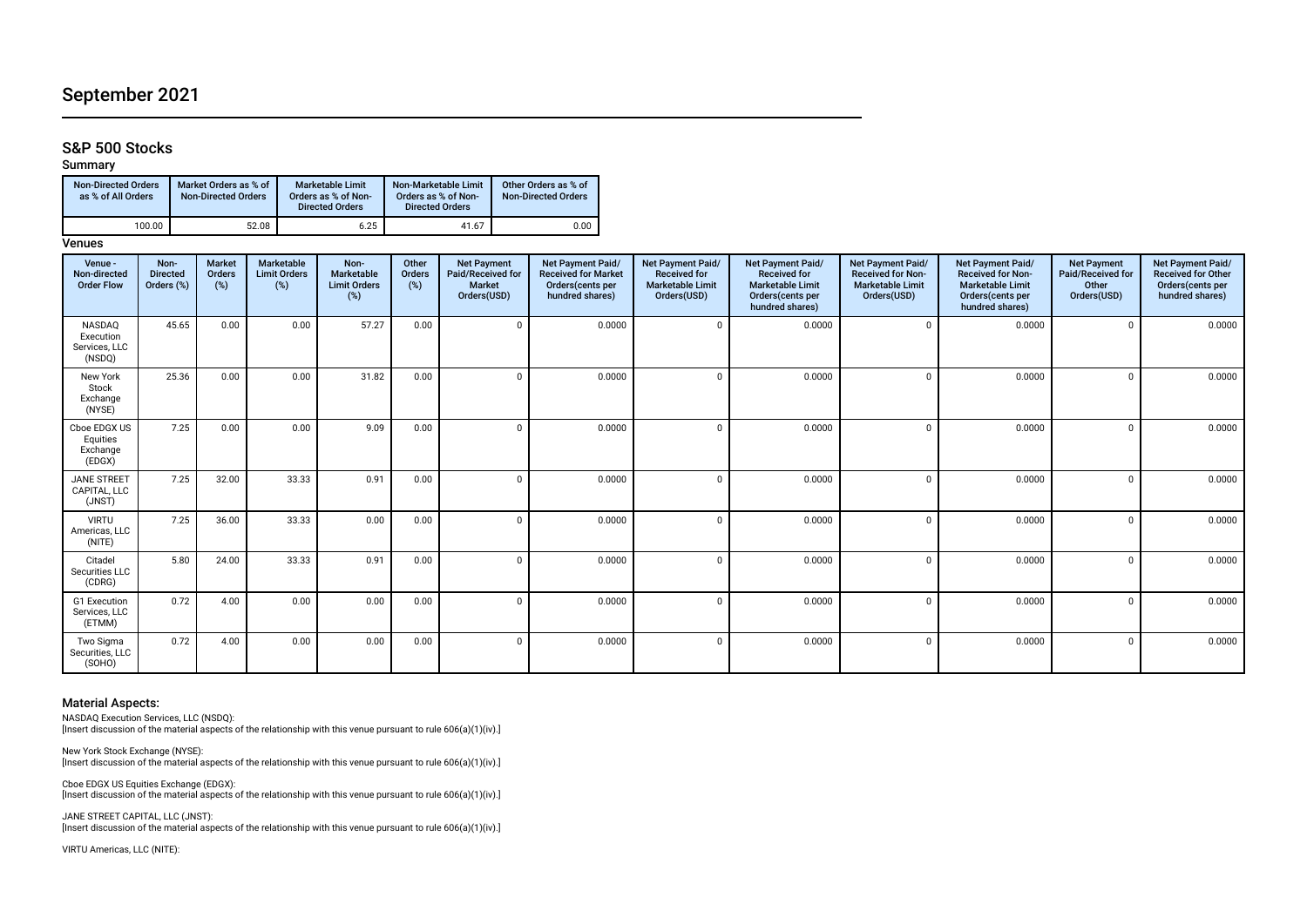[Insert discussion of the material aspects of the relationship with this venue pursuant to rule 606(a)(1)(iv).]

Citadel Securities LLC (CDRG): [Insert discussion of the material aspects of the relationship with this venue pursuant to rule 606(a)(1)(iv).]

G1 Execution Services, LLC (ETMM): [Insert discussion of the material aspects of the relationship with this venue pursuant to rule 606(a)(1)(iv).]

Two Sigma Securities, LLC (SOHO): [Insert discussion of the material aspects of the relationship with this venue pursuant to rule 606(a)(1)(iv).]

 $- - - - - - -$ --------- $\frac{1}{2}$  $- - - - -$ 

# September 2021

### Non-S&P 500 Stocks

### Summary

| <b>Non-Directed Orders</b><br>as % of All Orders | Market Orders as % of<br><b>Non-Directed Orders</b> | Marketable Limit<br>Orders as % of Non-<br><b>Directed Orders</b> | Non-Marketable Limit<br>Orders as % of Non-<br><b>Directed Orders</b> | Other Orders as % of<br><b>Non-Directed Orders</b> |
|--------------------------------------------------|-----------------------------------------------------|-------------------------------------------------------------------|-----------------------------------------------------------------------|----------------------------------------------------|
| 100.00                                           | 75.27                                               | 4.40                                                              | 20.33                                                                 | 0.00                                               |

#### **Venues**

| Venue -<br>Non-directed<br><b>Order Flow</b>   | Non-<br><b>Directed</b><br>Orders (%) | <b>Market</b><br>Orders<br>(%) | <b>Marketable</b><br><b>Limit Orders</b><br>(%) | Non-<br><b>Marketable</b><br><b>Limit Orders</b><br>(%) | Other<br>Orders<br>(%) | <b>Net Payment</b><br>Paid/Received for<br><b>Market</b><br>Orders(USD) | Net Payment Paid/<br><b>Received for Market</b><br>Orders(cents per<br>hundred shares) | Net Payment Paid/<br><b>Received for</b><br><b>Marketable Limit</b><br>Orders(USD) | Net Payment Paid/<br><b>Received for</b><br><b>Marketable Limit</b><br>Orders(cents per<br>hundred shares) | Net Payment Paid/<br><b>Received for Non-</b><br><b>Marketable Limit</b><br>Orders(USD) | Net Payment Paid/<br><b>Received for Non-</b><br><b>Marketable Limit</b><br>Orders(cents per<br>hundred shares) | <b>Net Payment</b><br>Paid/Received for<br>Other<br>Orders(USD) | Net Payment Paid/<br><b>Received for Other</b><br>Orders(cents per<br>hundred shares) |
|------------------------------------------------|---------------------------------------|--------------------------------|-------------------------------------------------|---------------------------------------------------------|------------------------|-------------------------------------------------------------------------|----------------------------------------------------------------------------------------|------------------------------------------------------------------------------------|------------------------------------------------------------------------------------------------------------|-----------------------------------------------------------------------------------------|-----------------------------------------------------------------------------------------------------------------|-----------------------------------------------------------------|---------------------------------------------------------------------------------------|
| New York<br>Stock<br>Exchange<br>(NYSE)        | 26.95                                 | 0.00                           | 0.00                                            | 51.55                                                   | 0.00                   | $\mathbf 0$                                                             | 0.0000                                                                                 | $\Omega$                                                                           | 0.0000                                                                                                     | $\Omega$                                                                                | 0.0000                                                                                                          | $\mathbf 0$                                                     | 0.0000                                                                                |
| Citadel<br>Securities LLC<br>(CDRG)            | 22.73                                 | 43.80                          | 75.00                                           | 2.48                                                    | 0.00                   | $\Omega$                                                                | 0.0000                                                                                 | $\Omega$                                                                           | 0.0000                                                                                                     | $\Omega$                                                                                | 0.0000                                                                                                          | $\mathbf 0$                                                     | 0.0000                                                                                |
| NASDAQ<br>Execution<br>Services, LLC<br>(NSDQ) | 19.16                                 | 0.00                           | 0.00                                            | 36.65                                                   | 0.00                   | $\mathbf 0$                                                             | 0.0000                                                                                 | $\Omega$                                                                           | 0.0000                                                                                                     | $\Omega$                                                                                | 0.0000                                                                                                          | $\mathbf 0$                                                     | 0.0000                                                                                |
| <b>VIRTU</b><br>Americas, LLC<br>(NITE)        | 13.96                                 | 30.66                          | 12.50                                           | 0.00                                                    | 0.00                   | $\mathbf 0$                                                             | 0.0000                                                                                 | $\Omega$                                                                           | 0.0000                                                                                                     | $\Omega$                                                                                | 0.0000                                                                                                          | $\mathbf 0$                                                     | 0.0000                                                                                |
| <b>JANE STREET</b><br>CAPITAL. LLC<br>(JNST)   | 7.79                                  | 17.52                          | 0.00                                            | 0.00                                                    | 0.00                   | $\mathbf 0$                                                             | 0.0000                                                                                 | $\Omega$                                                                           | 0.0000                                                                                                     | $\Omega$                                                                                | 0.0000                                                                                                          | $\mathbf 0$                                                     | 0.0000                                                                                |
| Cboe EDGX US<br>Equities<br>Exchange<br>(EDGX) | 4.87                                  | 0.00                           | 0.00                                            | 9.32                                                    | 0.00                   | $\Omega$                                                                | 0.0000                                                                                 | $\Omega$                                                                           | 0.0000                                                                                                     | $\Omega$                                                                                | 0.0000                                                                                                          | $\mathbf 0$                                                     | 0.0000                                                                                |
| Two Sigma<br>Securities, LLC<br>(SOHO)         | 2.60                                  | 5.84                           | 0.00                                            | 0.00                                                    | 0.00                   | $\mathbf 0$                                                             | 0.0000                                                                                 | $\Omega$                                                                           | 0.0000                                                                                                     | $\Omega$                                                                                | 0.0000                                                                                                          | $\mathbf 0$                                                     | 0.0000                                                                                |
| G1 Execution<br>Services, LLC<br>(ETMM)        | 0.97                                  | 1.46                           | 12.50                                           | 0.00                                                    | 0.00                   | $\mathbf 0$                                                             | 0.0000                                                                                 | $\Omega$                                                                           | 0.0000                                                                                                     | $\Omega$                                                                                | 0.0000                                                                                                          | $\mathbf 0$                                                     | 0.0000                                                                                |
| Instinet<br><b>BlockCross</b><br>(BLKX)        | 0.65                                  | 0.00                           | 0.00                                            | 0.00                                                    | 100.00                 | $\mathbf 0$                                                             | 0.0000                                                                                 | $\Omega$                                                                           | 0.0000                                                                                                     | $\mathbf 0$                                                                             | 0.0000                                                                                                          | $\mathbf 0$                                                     | 0.0000                                                                                |